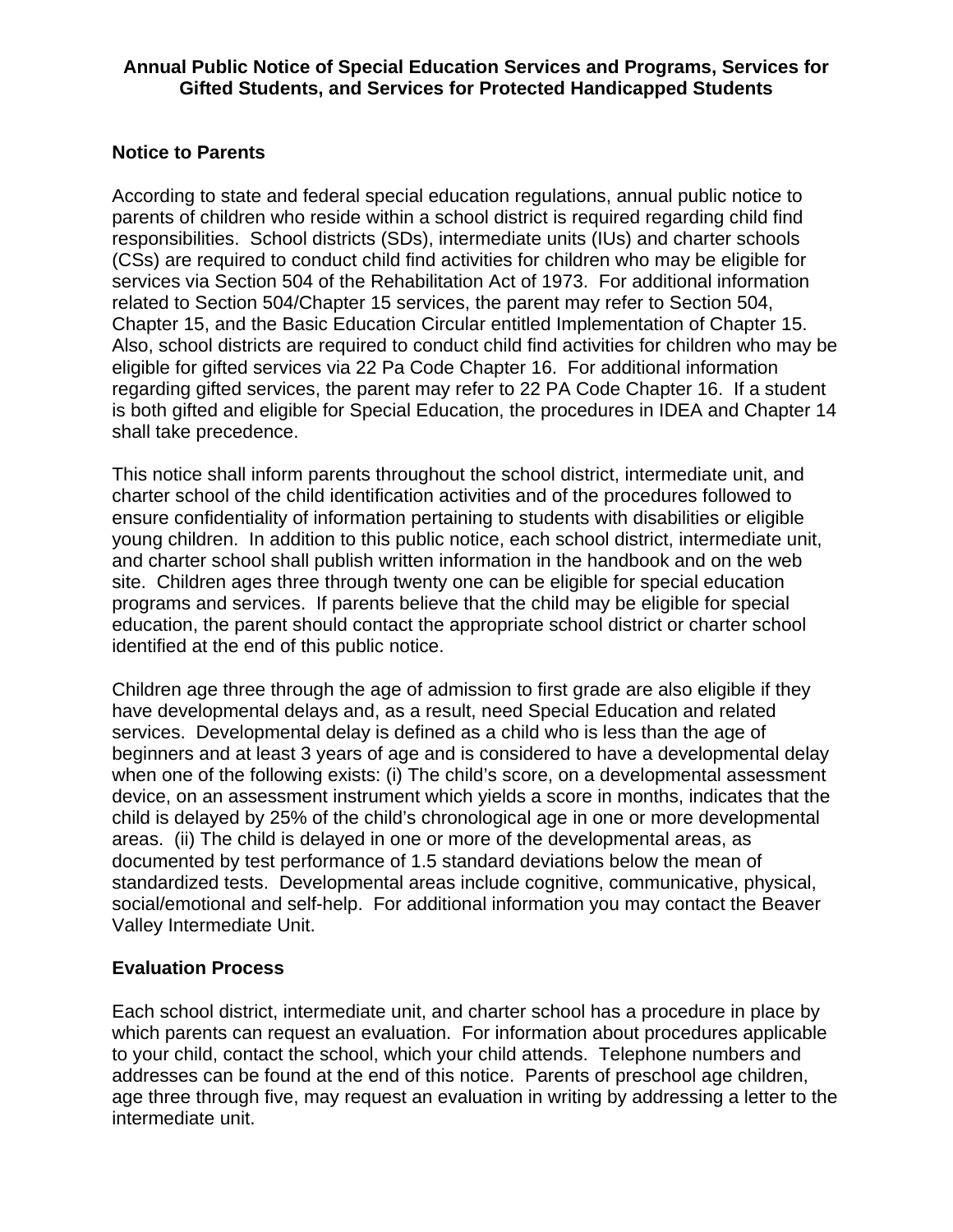## **Consent**

School entities cannot proceed with an evaluation, or with the initial provision of special education and related services, without the written consent of the parents. For additional information related to consent, please refer the Procedural Safeguards Notice which can be found at the PaTTAN website, [www.Pattan.net.](http://www.pattan.net/) Once written parental consent is obtained, the district will proceed with the evaluation process. If the parent disagrees with the evaluation, the parent can request an independent education evaluation at public expense.

## **Program Development**

Once the evaluation process is completed, a team of qualified professional and parents determine whether the child is eligible. If the child is eligible, the individualized education program team meets, develops the program, and determines the educational placement. Once the IEP team develops the program and determines the education placement, school district staff, intermediate unit staff, or charter school staff will issue a notice of recommended educational placement/prior written notice. Your written consent is required before initial services can be provided. The parent has the right to revoke consent after initial placement.

# **Confidentiality of Information:**

The SDs, IUs and CSs maintain records concerning all children enrolled in the school, including students with disabilities. All records are maintained in the strictest confidentiality. Your consent, or consent of an eligible child who has reached the age of majority under State law, must be obtained before personally identifiable information is released, except as permitted under the Family Education Rights and Privacy Act (FERPA). The age of majority in Pennsylvania is 21. Each participating agency must protect the confidentiality of personally identifiable information at collection, storage, disclosure, and destruction stages. One official at each participating agency must assume responsibility for ensuring the confidentiality of any personally identifiable information. Each participating agency must maintain, for public inspection, a current listing of the names and positions of those employees within the agency who have access to personally identifiable information.

For additional information related to student records, the parent can refer to the Family Education Rights and Privacy Act (FERPA).

This notice is only a summary of the Special Education services, evaluation and screening activities, and rights and protections pertaining to children with disabilities, children thought to be disabled, and their parents. For more information or to request evaluation or screening of a public or private school child contact the responsible school entity listed below. For preschool children, information, screenings and evaluations requested, may be obtained by contacting the Intermediate Unit. The addresses of these schools are as follows:

## **INTERMEDIATE UNIT**

Beaver Valley Intermediate Unit 147 Poplar Drive Monaca, PA 15061